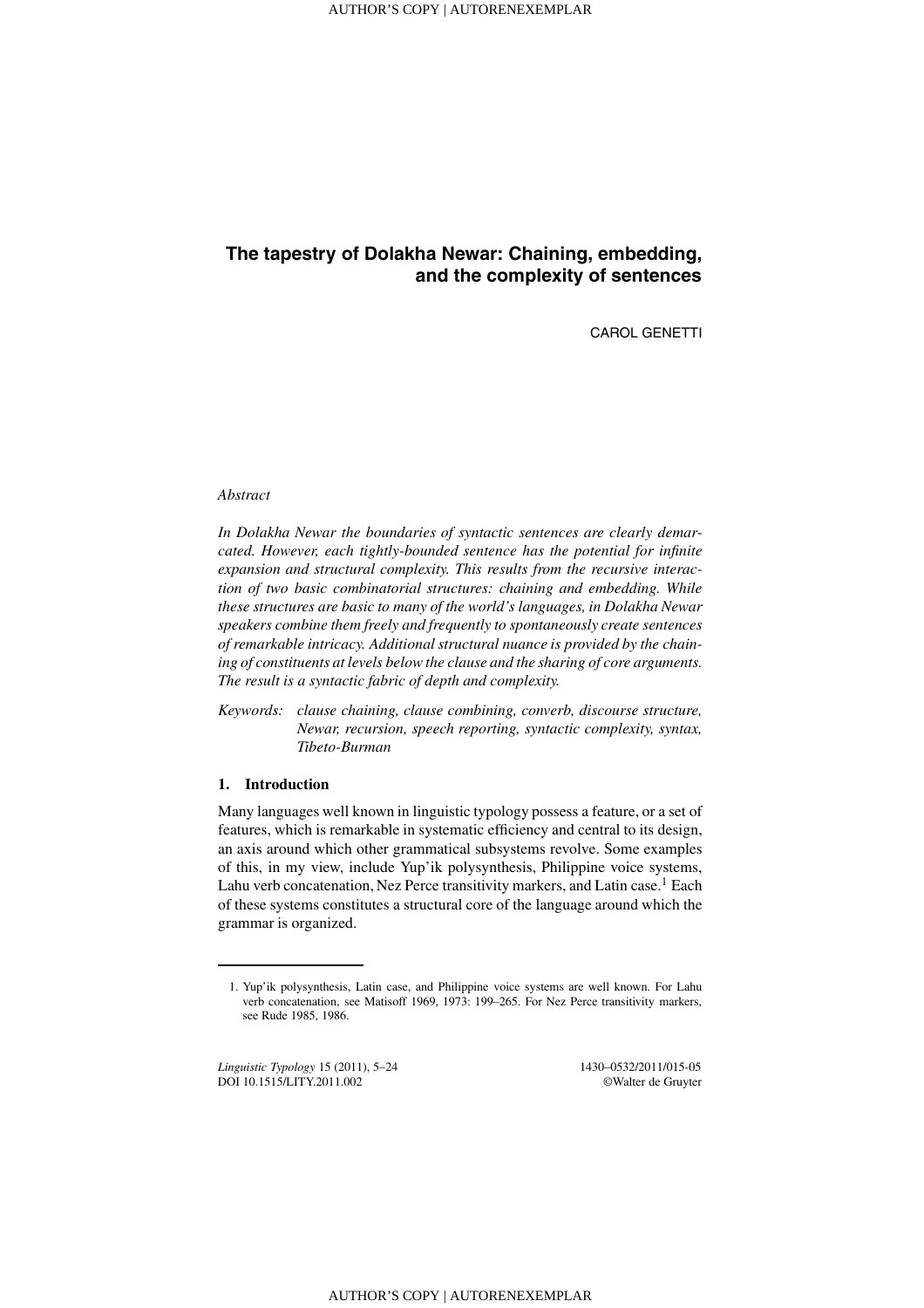In Dolakha Newar, a Tibeto-Burman language spoken in Nepal, an essential structural core is found in the combination of clauses, which produces sentences with remarkable levels of syntactic complexity. This complexity, however, results from the interaction of quite simple principles of design: chaining and embedding. These principles are hardly unique to Dolakha Newar – indeed the structures are quite ordinary from a typological perspective – but their particular instantiation in this language allows speakers to produce tightlybounded sentences of remarkable structural variation and complexity. They do this freely and frequently in the production of connected discourse, which is characterized by an intricate interweaving of structures, creating a syntactic fabric of depth, subtlety, and complexity.

#### **2. Background information**

# 2.1*. Broader context*

The term "Newar" refers to a politically significant ethnic group of Tibeto-Burman origin who for many centuries were the rulers of the Kathmandu Valley and outlying areas in Nepal. The Newar people are known for their rich intellectual and material culture. They experienced a remarkable period of renaissance between the twelfth and seventeenth centuries, when they made significant developments in music, dance, art, architecture, craftsmanship, drama, literature, poetry, and religious philosophy. Manuscripts written in Classical Newar date back to the twelfth century.

There are many Newar language varieties, and some of these, such as Dolakha Newar, are mutually unintelligible with the varieties spoken in the Kathmandu Valley. Therefore, in purely linguistic terms, "Newar" should be thought of as a small family of languages, as opposed to a single language with many dialects. In the linguistic literature, however, the terms "Newar" and "Newari", when used without modification, typically refer to the variety of Newar which is spoken in Kathmandu, the politically dominant center of the Newar ethnic group and the country of Nepal.

The size and shape of the Newar family have yet to be determined, as there are only a few studies of the Newar varieties spoken outside of the Kathmandu Valley. It is clear, however, that there are at least three branches of the family: Eastern, Central, and Western. Dolakha Newar is a member of the Eastern branch, together with the Tauthali variety and those of other local municipalities.

Moving up in the stammbaum, we know that Newar is a member of the Bodic branch of the Tibeto-Burman language family. There have been a number of suggestions as to the sub-grouping of Newar within Bodic. These include the following: with Chepang in West Central Himalayish (Glover 1970); with Chepang, Magar, and Kham in Central Himalayish (Bradley 1997); with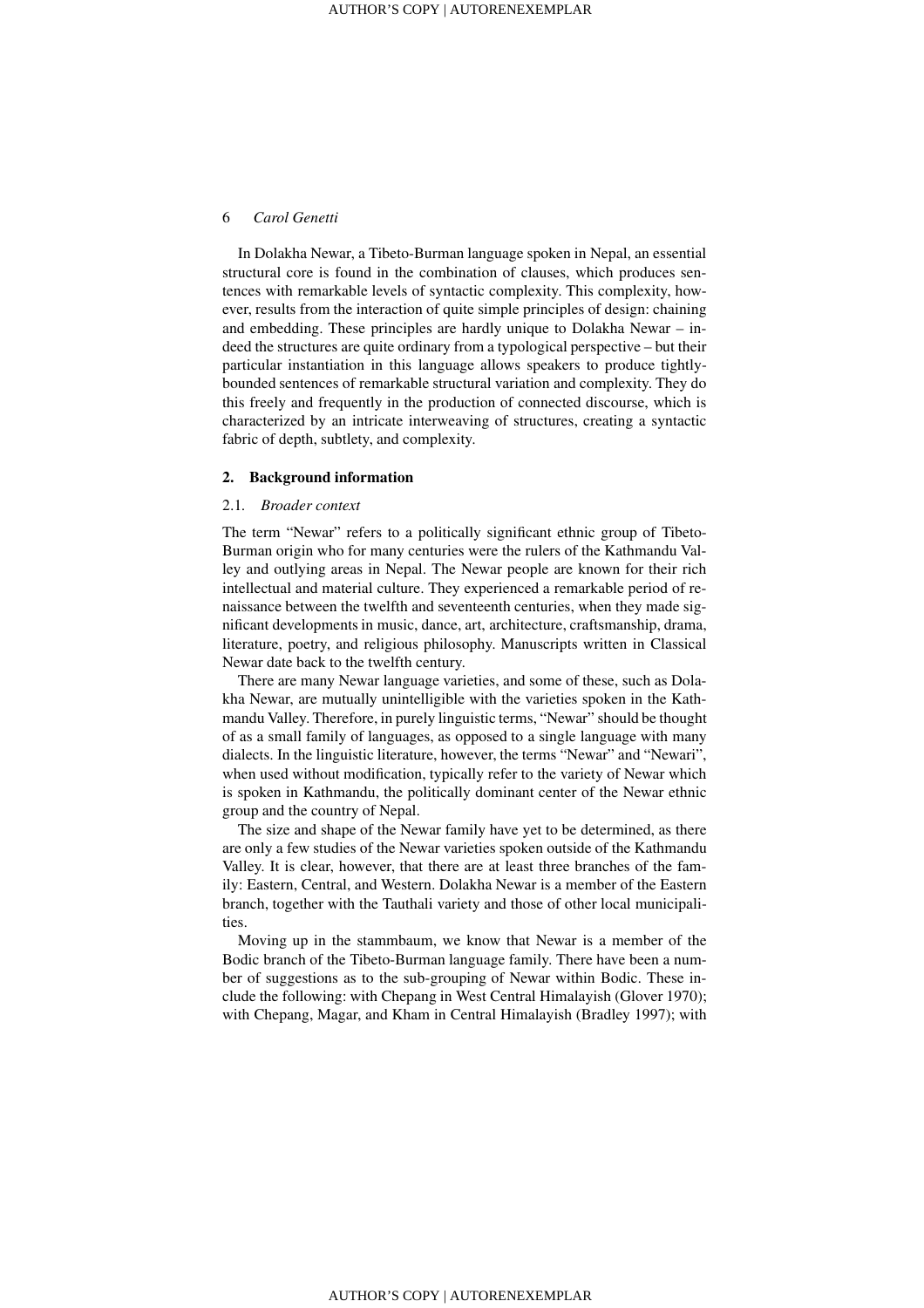Tamang, Gurung, Thakali, and Manange in Tamangic (Kansakar 1999); with Gyarong and Mishmi (Voegelin & Voegelin 1977); with the Kiranti languages (Benedict 1972, Genetti 1994, van Driem 2001); or outside the Kiranti nucleus but, with Thangmi and Baram, forming a close sister in a sub-branch called "Para-Kiranti" (van Driem 2004). Before any of these hypotheses can be definitively tested, further descriptive work on Newar varieties and internal reconstruction within Newar is needed.

Geographically, Dolakha Newar is spoken approximately 145 kilometers to the east of Kathmandu, in the Dolakha district of the Janakpur zone. The elevation varies between 1,700 and 1,830 meters, about 5,500 to 6,000 feet. The municipality of Dolakha has a long history; it dates back at least as far as the thirteenth century, and was possibly established much earlier. Thus the split of the Dolakha and Kathmandu Valley varieties of Newar occurred at least 700 years ago.

In the current day, only a minority of the Dolakha Newar community remains in Dolakha proper. Most young people leave Dolakha for Kathmandu or other urban areas to pursue educational and employment opportunities. Even in the "Dolakha diaspora", however, people maintain strong social and family bonds and there are a number of active civic organizations dedicated to the improvement of Dolakha and its people.

It is difficult to know the number of speakers of the language. Members of the community have provided an estimate of 5,000. It is clear, however, that there is a strong trend toward marriage with Newars from outside the Dolakha community. Often in these households Nepali is the primary language and the children are rarely exposed to Dolakha Newar. Thus the rate of language transmission to the younger generations (i.e., those below the age of twenty-five) is low. According to Fishman's stages for reversing language shift, Dolakha is at about Stage 7, where "cultural interaction in Xish [the endangered language – CG] primarily involves the community-based older generation" (Fishman 2001: 465–469).

### 2.2*. Basic clause-level morphology and syntax*

Dolakha Newar is a verb-final language. The unmarked ordering of the primary constituents of the clause is SV for intransitive clauses, AOV for transitive clauses, and AORV, with R indicating the second object denoting a recipient, for ditransitive clauses (Genetti 2007: 320–329).

Transitivity is a significant morphosyntactic dimension in this language, as intransitive and transitive verbs are distinguished morphologically (Genetti 2007: 154). Ditransitive verbs are morphologically classed with transitive verbs, but take a second object that indicates the recipient argument.

Ergative case-markers are consistently found on the A arguments of transi-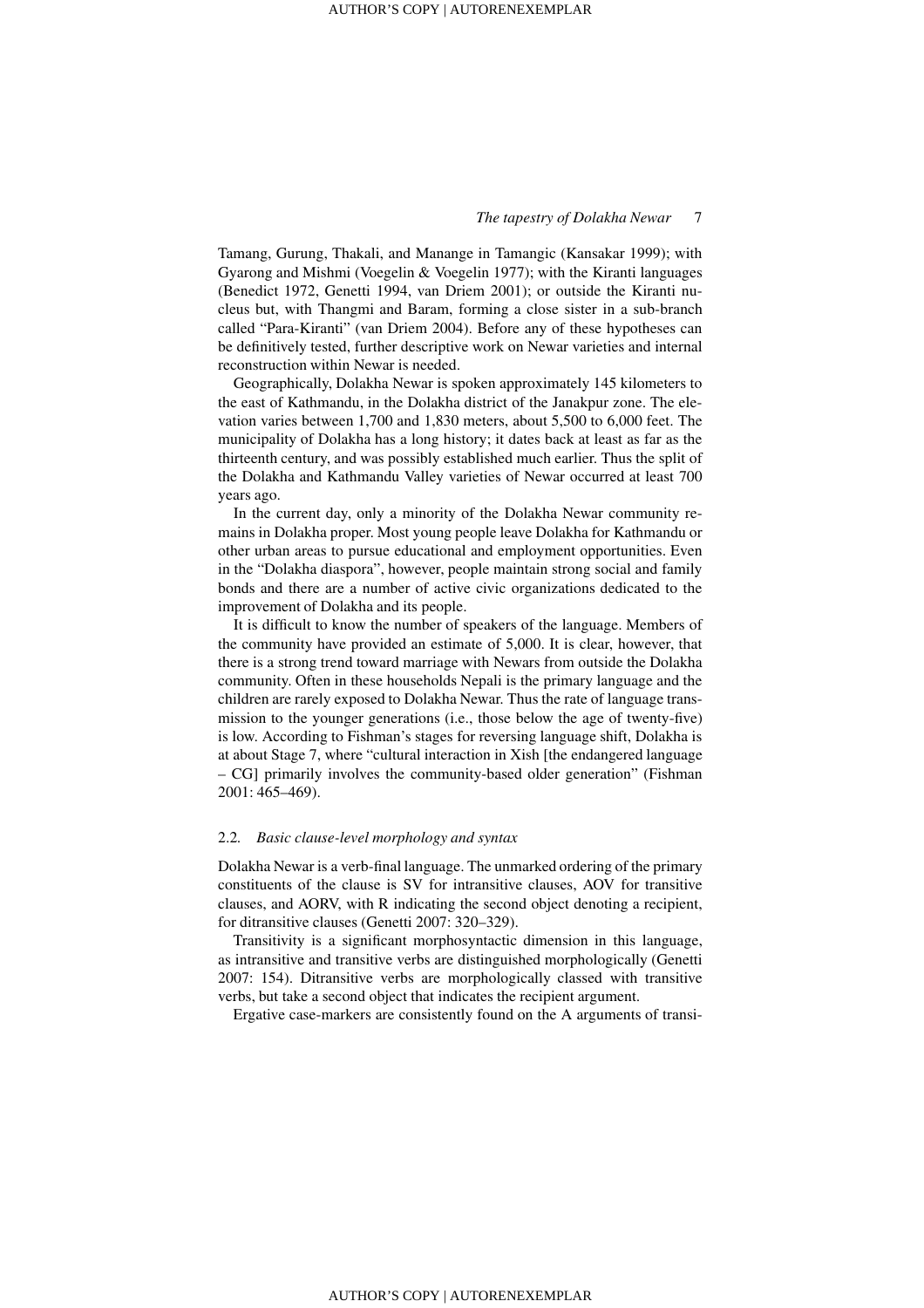tive and ditransitive verbs, whereas S arguments and non-human O arguments are unmarked. There is no indication of any sort of a split in the ergative patterning; if the verb is morphologically transitive, the A argument will take the ergative case-marker (Genetti 2007: 106–110).

There is clear evidence of grammatical subjects and objects in this language. A full discussion is beyond the scope of this article; for further information, see Genetti (2007: 307–317). Here I will note only that verbs are marked for the person, number and honorific status of the S argument of intransitive clauses and the A argument of transitive and ditransitive clauses, so verb agreement alone clearly identifies a grammatical subject.

All transitive clauses may take a grammatical object. Ditransitive clauses may take two grammatical objects, one representing the patient and one the recipient. There is no evidence that these two types of object are grammatically distinct from each other (Genetti 1997, 2007: 113–115). Objects are marked with the dative case-marker if they are human and given. Note that it is possible for both objects in a ditransitive clause to be case-marked, as in  $(1)$ :

 $(1)$   $\bar{a}$ *le* then 3sG.DAT cook=DAT [*amta ¯* ]*<sup>O</sup>* [*bh¯anche=ta*]*REC bir-ju* give-3sg.pst 'Then he gave her (in marriage) to the cook.'

The basic case-marking patterns of the language are:

- (i) subjects of intransitive verbs are not case-marked,
- (ii) subjects of transitive verbs take the ergative case-marker, and
- (iii) objects take the dative case-marker if they are human and given.

# **3. Syntactic sentences: The architecture of embedding and chaining**

# 3.1*. Sentences and their sequencing*

Dolakha Newar narrative, the discourse genre on which this study is primarily based, consists of a series of syntactic sentences in linear order, each with a strongly marked right boundary, resulting from the production of a nonembedded finite verb. $3$  This may be followed by one of a small set of particles or – only occasionally in narrative discourse – right-dislocated arguments, postpositional phrases, or other adjuncts. Typically, sentence beginnings in narratives are marked by one or more clauses which recapitulate the events denoted at the end of the previous sentence (Genetti 2007: 438–439). This discourse pattern is referred to as "tail-head linkage" (Longacre 1968: 8–9, 1985; Thompson & Longacre 1985: 209–210; de Vries 2005) or as a "bridging device" (Dixon 2009: 8).

<sup>2.</sup> All examples in this article are taken from continuous narrative discourse.

<sup>3.</sup> The exception to this occurs when copulas are elided.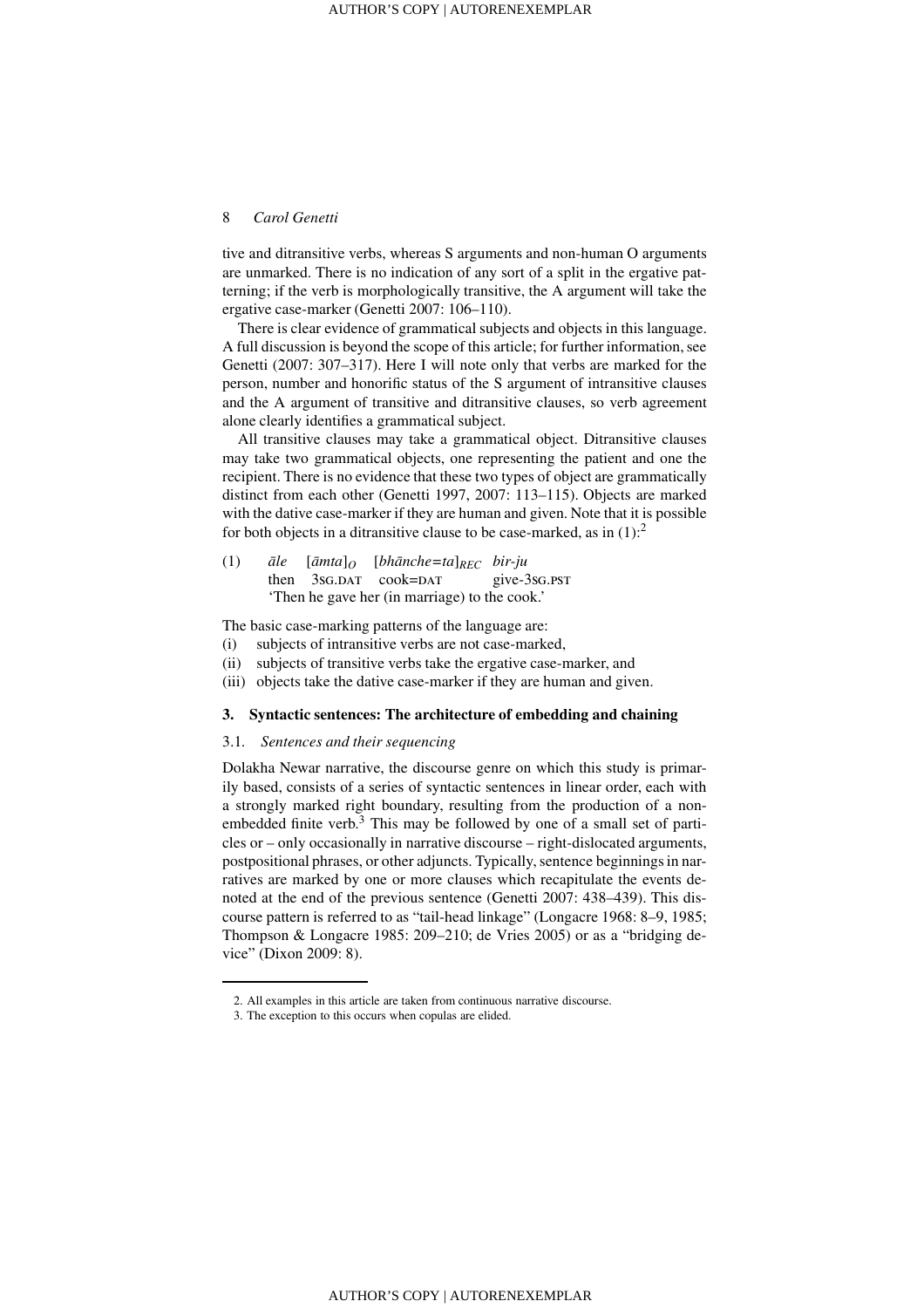Example (2) illustrates a typical transition from one sentence to the next. The first line represents the final clause of a multi-clause sentence. It ends in a nonembedded finite verb, here inflected with the 3rd person singular past suffix. The next sentence then starts with a clause which recapitulates the final event of the preceding sentence, repeating the object noun phrase and the verb  $h\bar{a}r$ -'bring'. In this clause, the verb is in participial form, instantiating a chaining structure:

(2) *amun ¯* 3sg.erg uncooked.rice bring-3sg.pst *j¯aki h¯ar-ju.* '. . . he brought (home) rice. *j¯aki* uncooked.rice bring-PART mother=DAT say-3sG.PST *h¯a-ene m¯auri=ta hat-cu.* Bringing the rice, he spoke to his mother.'

#### 3.2*. Basic architectural principles: Embedding and chaining*

There are two primary architectural principles which underlie the construction of the Dolakha Newar complex sentence: embedding and chaining. Each of these principles may be realized by multiple syntactic constructions. Embedding can occur within the noun phrase through relative clause and nominal complement constructions, both of which involve the nominalization of the embedded verb (Genetti 2007: 388–394). Embedding also occurs via complementation, when entire clauses are embedded as full noun phrases (Genetti 2007: 408–424). This includes the embedding of direct speech as syntactic objects of cognition or utterance verbs.

The primary chaining constructions include adverbial clauses and what I call the "participial construction" (Genetti 2007: 460–484); these two may be subsumed under the broader category of "converbal construction", although they are, in fact, quite distinct. Chaining can also include the sequencing of multiple distinct sentences within an embedded structure.

3.2.1*. Embedding* Embedding entails the inclusion of a clause within or as a syntactic argument of a superordinate clause. We can see this, with a relative clause, in (3):

(3) [[*Ø ¯am pip¯ana* that verandah come-nr1 person=pl  $ye-u$ <sub>REL</sub>  $mi=pen$ <sup>NP-S</sup> gun? who 'Who are the people who came to the verandah?'

In complementation structures, the elaborating clause comprises the noun phrase as a whole. This can be seen in (4), where the complement clause is the entire syntactic object of the complement-taking predicate: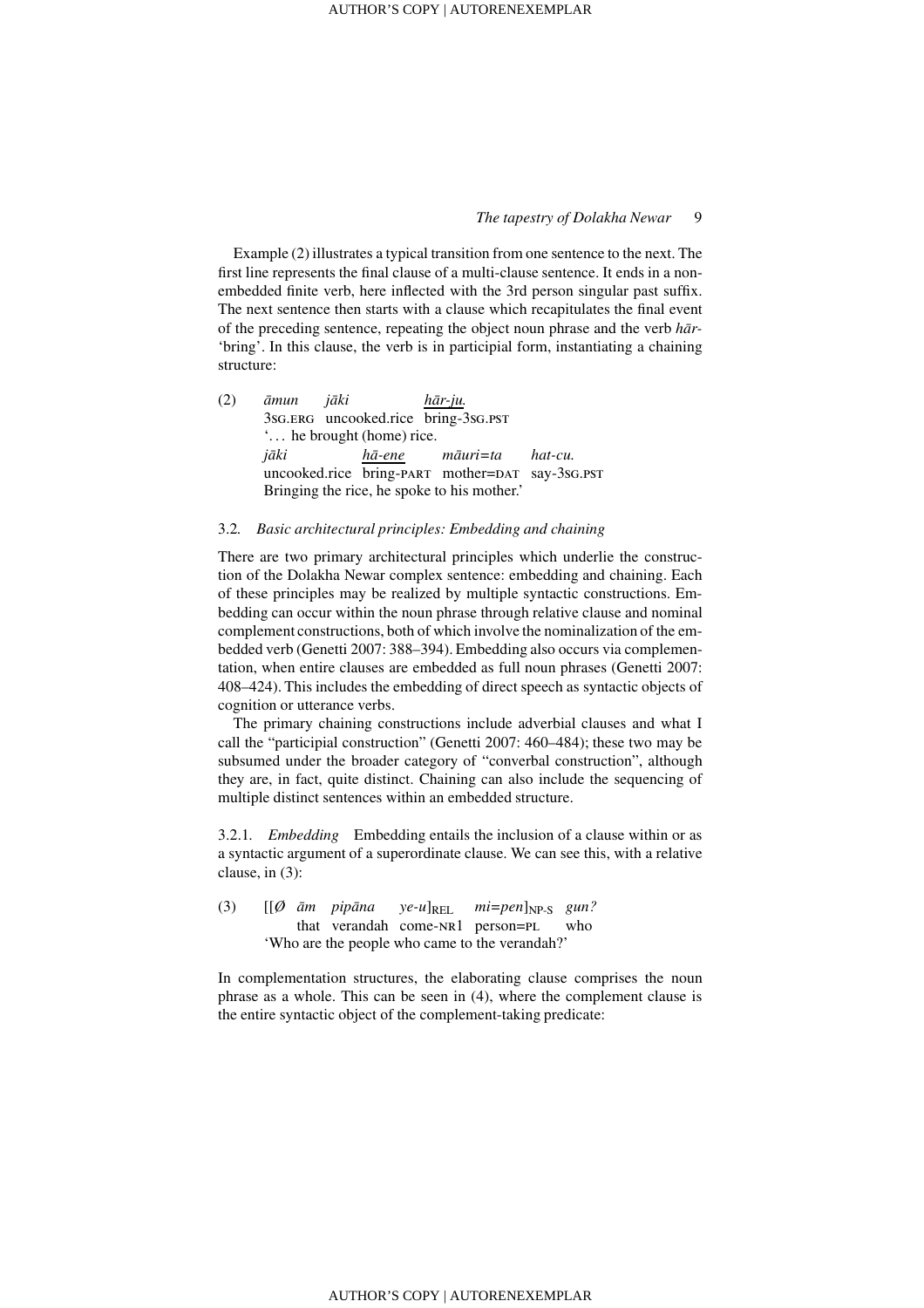- 10 *Carol Genetti*
- (4) dokhsenu $\eta$  [kharāyo lipul-e]<sub>NP-O</sub> kho $\eta$ -an all.erg rabbit return-nr2 see-part 'All of them seeing the rabbit return . . . '

There is one type of complement in Dolakha Newar, however, which may be typologically unusual (Dixon 2006: 10, 28). This is the embedding of direct quotes as object complements of cognition or utterance verbs, as in (5):

(5) *m¯auri=n* mother=ERG rice cook-1.FUT say-PART  $[i\bar{a}]$ *chu-i*]NP-O *ha*N*-ane* 'The mother said: "I will cook rice" . . . '

In this example, *jā chu-i* forms a complete syntactic sentence as it ends in a finite verb; there is no structural difference between this unit embedded into a quotative frame and the identical sentence uttered in a free-standing context. Here, however, the quoted material is the grammatical object of the verb *hat-* 'say'.

Evidence that embedded direct quotes constitute grammatical objects of cognition or utterance verbs is found in the highly integrated nature of quotative sentences. Cognition and utterance verbs are syntactically transitive or ditransitive, with ergative-marked subjects and transitive suffixal morphology. Quotative complements exhibit the same patterns of positioning as simple nominal objects, generally coming between the ergative subject and the verb, creating an integrated AOV structure. This structure is not rigid; again like nominal objects, quotative complements can precede the A argument under defined discourse conditions. Finally, syntactically analyzing direct quotations as anything other than object complements turns out to be highly problematic; see Genetti & Slater 2004 for discussion.

Embedding architecture places a clause entirely within another element, either a noun phrase or another clause. We can represent this schematically as in Figure 1.



Figure 1. *Basic embedding architecture*

Embedding is denoted by a change in the vertical dimension, following the tradition of syntactic trees. Figure 1 does not represent any particular example, so does not include labels for constituents. With embedding it is useful to roughly note the position of the noun phrase where the embedding occurs, so for this type of architecture, simple labels for NPs and Vs will be included in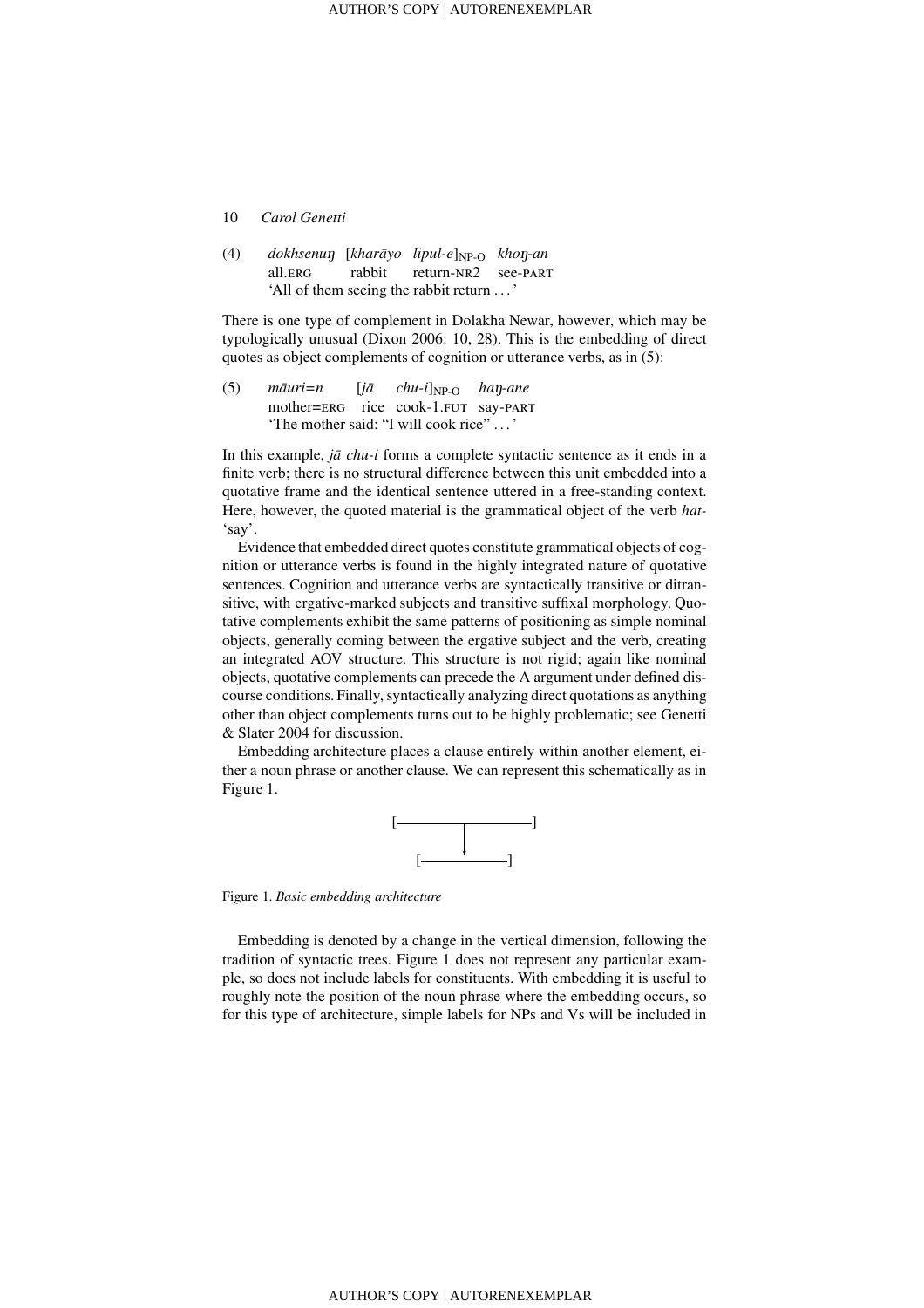the structural representations of particular examples. Thus, example (5) can be represented as in Figure 2. To simplify the diagrams and focus on the structural complexity of the examples, the transcription and glosses will generally not be included in the figures.



Figure 2. *Example (5): An embedded object complement clause*

So far I have presented examples of embedded structures that are syntactically simple. Such examples are actually quite rare in narrative discourse. This is because embedded elements of any type can be expanded into chains.

3.2.2*. Chaining* Chaining architecture creates sequential strings of clauses which occupy the same level of syntactic structure. While embedding can be conceptualized as reflecting a vertical relationship between the elements, chained structures can be conceptualized horizontally, reflecting their syntagmatic character.

As mentioned above, I differentiate two types of chaining structures, adverbial and participial clauses.<sup>4</sup> These two types have similar syntactic properties and can be subsumed under the general label of  $(Asian)$  converb,<sup>5</sup> with the participial clauses being the "general" or "contextual" converb and adverbial clauses being "specific" converbs (König 1995: 58). The difference between these is that adverbial clauses are marked by a suffix which specifically denotes the interpropositional relationship between the adverbial clause and the following clause. Participial suffixes are not semantically specific, leaving the interpropositional relationship to be inferred contextually.

Syntactically, the two structures share many of the same properties. Critically, both types of clauses are dependent (both morphologically and distributionally) but not subordinate (Genetti 2005, 2007: 452–455, 477–482).

<sup>4.</sup> The term "participial" is the traditional term used in Newar linguistics; it represents a shortening of "conjunctive participle", a term commonly used in South Asian linguistics (see, e.g., Masica 1991: 399-401).

<sup>5.</sup> For discussion of the term "Asian converb", see Bickel 1998 and Genetti 2005.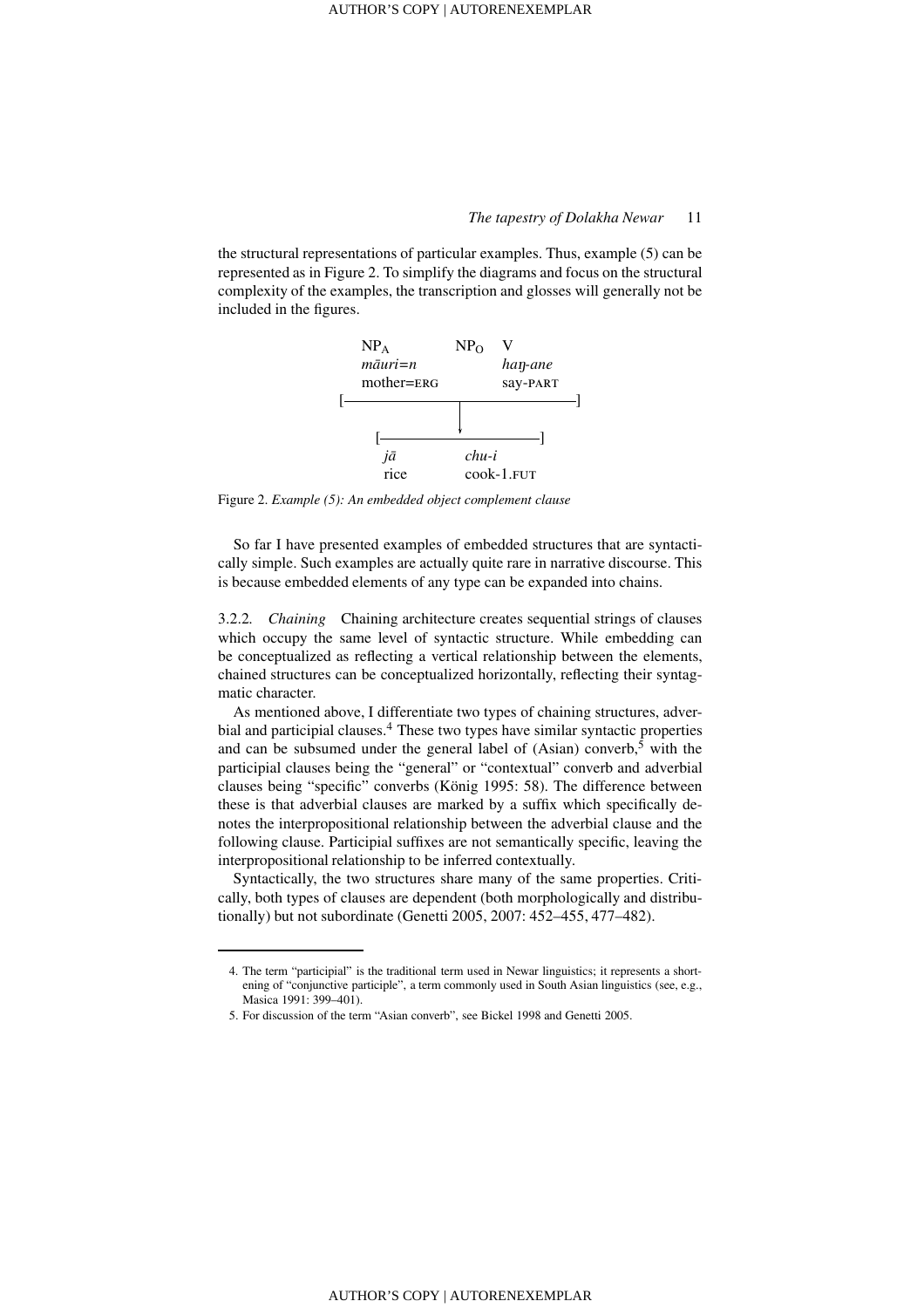There are important differences between adverbial and participial clauses. The asyndetic nature of the participial suffix allows for the wide functional range and frequency of the construction, including its use in creating chains of multiple linked clauses, which can have a variety of interpropositional relationships. It also sets the stage for grammaticalization to occur, so that participial clauses co-occur with auxiliary verbs, other grammaticalized constructions, and in collocations. By contrast, adverbial clauses, with their specific semantic content, are functionally limited. They typically do not form chains and they tend to be sentence-initial, conveying background information with respect to the following clauses. This comparatively restricted distribution also means that they rarely occur with sufficient frequency or in a broad enough context to allow the formation of collocations or grammaticalized constructions. Thus adverbial clauses and participial clauses, while having similar behavior with regards to specific morphological and syntactic properties, are quite distinct in terms of usage.

Examples (6a–c) illustrate temporal, conditional, and causal adverbial clauses respectively. These are typical examples, but chosen for their simplicity.<sup>6</sup>

| (6) |             | a. janchi phen-nasin ām swālhār-a                                 |
|-----|-------------|-------------------------------------------------------------------|
|     |             | sash untie-when that fall-3sg. PST                                |
|     |             | 'When he untied his sash, that fell.'                             |
|     |             | b. thi-pā māri bir-sā thi-gur khã har-i                           |
|     |             | one-CL bread give-if one-CL talk say-1.FUT                        |
|     |             | 'If you give me one (piece of) bread, I will tell you one thing.' |
|     | $c_{\cdot}$ | āme hatār ju-e-lāgin bimesor thākur=ta                            |
|     |             | 3sg. GEN haste be-NR2-because Bimsen lord=DAT                     |
|     |             | catan=na pwāl-ju                                                  |
|     |             | spoon=INST strike-3sG.PST                                         |
|     |             | 'Because of his haste, he struck Lord Bimsen with a spoon.'       |
|     |             |                                                                   |

Examples (7a–c) show typical uses of the participial construction. In (7a) the two linked clauses share a single subject, whereas in (7b) the subjects are distinct. Example (7c) shows a fairly typical sequence of chained clauses, which is only unusual in the reiteration of the subject argument in the final clause.

(7) a. *amun ¯* 3sg.erg rice eat-part come-3.FUT ASS *j¯a na-en ye-eu ka* 'He will eat his meal and come back.'

<sup>6.</sup> To help clarify the structure of the examples, chained verbs will be underlined. Embedded clauses will be put into labeled brackets.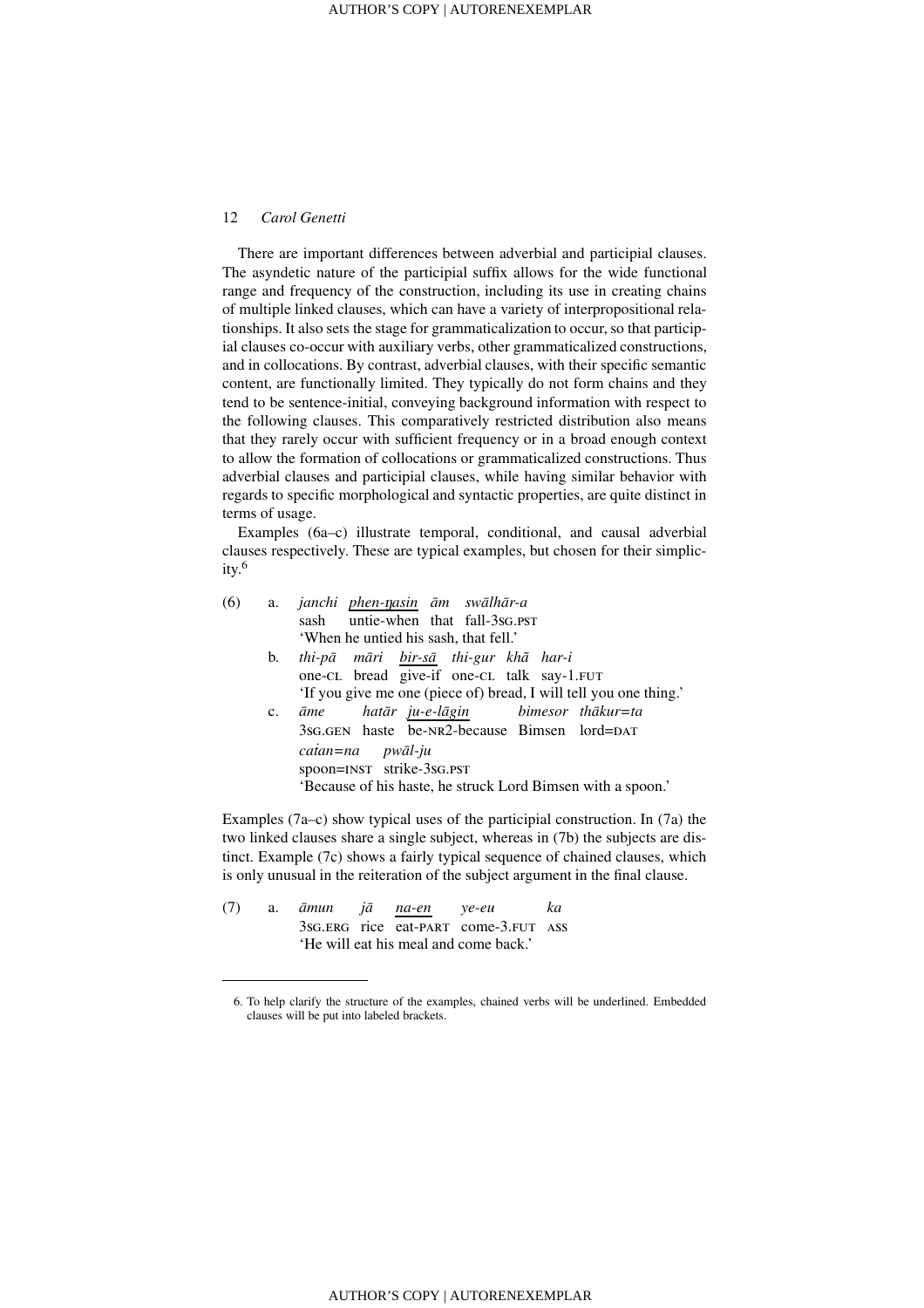| $m\bar{a}$ |                             |                |                                                        |     |                                                                                                                                                                                                                                                                                                                                                                            |
|------------|-----------------------------|----------------|--------------------------------------------------------|-----|----------------------------------------------------------------------------------------------------------------------------------------------------------------------------------------------------------------------------------------------------------------------------------------------------------------------------------------------------------------------------|
|            |                             |                |                                                        |     |                                                                                                                                                                                                                                                                                                                                                                            |
| $con-a$    |                             |                |                                                        |     |                                                                                                                                                                                                                                                                                                                                                                            |
|            |                             |                |                                                        |     |                                                                                                                                                                                                                                                                                                                                                                            |
|            |                             |                |                                                        |     |                                                                                                                                                                                                                                                                                                                                                                            |
|            |                             |                |                                                        |     |                                                                                                                                                                                                                                                                                                                                                                            |
|            |                             |                |                                                        |     |                                                                                                                                                                                                                                                                                                                                                                            |
| sara       |                             |                |                                                        |     |                                                                                                                                                                                                                                                                                                                                                                            |
|            |                             |                |                                                        |     |                                                                                                                                                                                                                                                                                                                                                                            |
|            |                             |                |                                                        |     |                                                                                                                                                                                                                                                                                                                                                                            |
|            |                             |                |                                                        |     |                                                                                                                                                                                                                                                                                                                                                                            |
|            | stay-3sG.PST<br>ām kehē=uri | khāt=ku diŋ-an | ga-en ām kehē<br>horse, and that younger sister went.' | tun | con-an kae bõ=ku<br>mother bed=LOC sleep-PART stay-PART son floor=LOC<br>'The mother was sleeping on the bed; the son sat on the floor.'<br>sut-pānt phi-ene tap phi-en<br>that younger.sister=IND suit-pant wear-PART hat wear-PART<br>on-a<br>horse climb-PART that younger sister FOC go-3sG.PST<br>That younger sister put on a pants suit, put on a hat, climbed on a |

Although the final clause in the chain carries the finite morphology, there is no other way that it is syntactically or rhetorically privileged. Referring it to as "main", "matrix", or "superordinate" suggests an asymmetric structure which is unwarranted for this construction (for further discussion on this point, see Genetti 2005: 75–81). The final clause carries the finite morphology because the speaker chose to end the sentence at that point. This may well be at the end of an episode, but the final clause is not necessarily the most important of the sentence in rhetorical terms. An example of this is given in (8), which is taken from a story illustrating the cleverness of a man who outsmarted some parrots that had been eating the rice from his fields. It is the taking of the money which indicates his triumph, not his leaving:

 $(8)$   $\bar{a}$ *le* then that field=gen owner=erg=ind money take-part *am¯ b˜u=e dani=n=ri dy¯ab¯a ye*N*-an on-a* go-3sg.pst 'Then the owner of the field took the money and went.'

The rhetorical relationships between the clauses are contextually, not syntactically, determined.

Chaining structures will thus be represented by a non-hierarchical horizontal architecture, as shown in Figure 3. Applied to (6a), this diagramming technique produces the simple structure exemplified in Figure 4.



Figure 3. *Basic chaining architecture*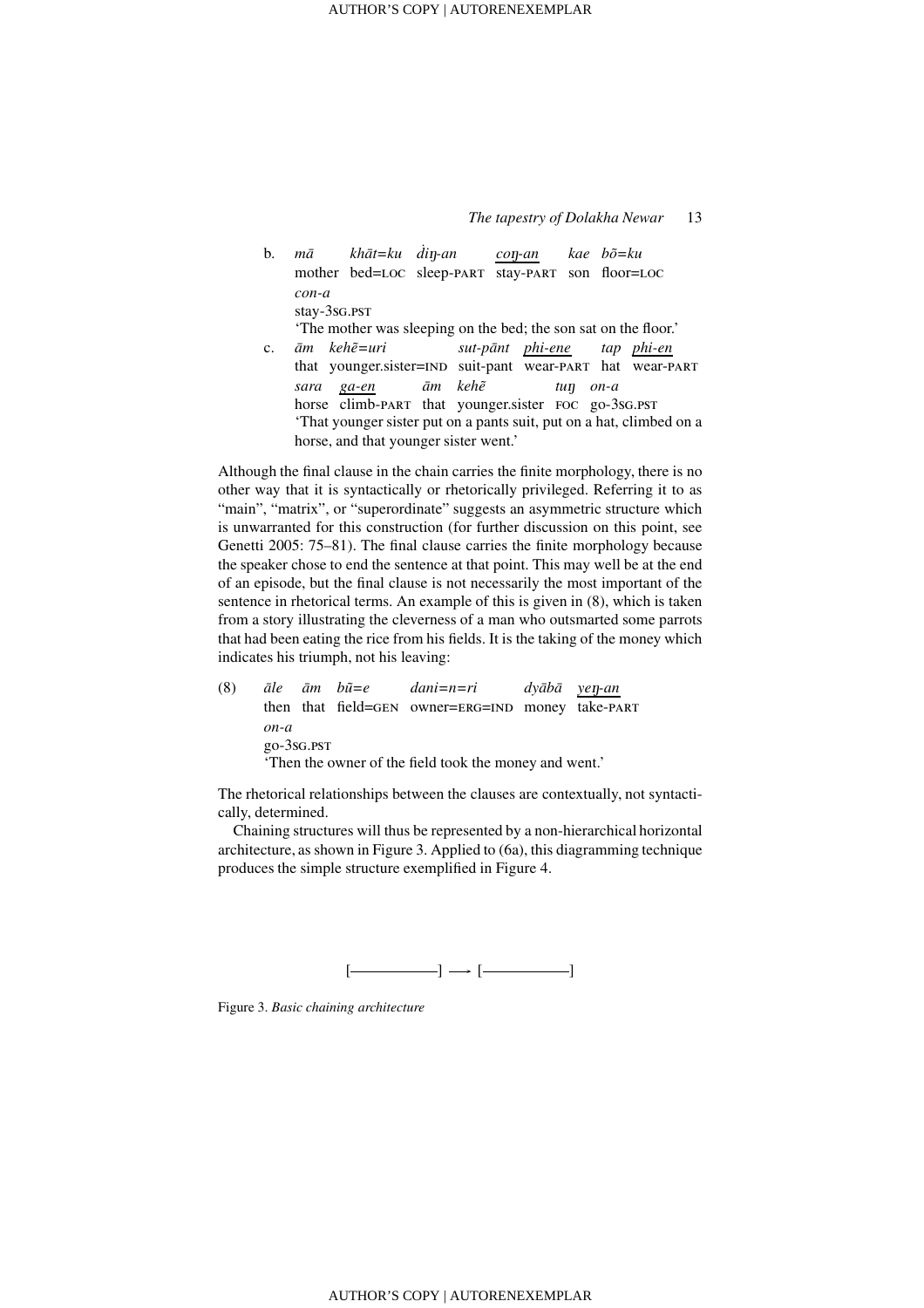|                 | janchi phen-nasin | ām       | swālhār-a         |  |
|-----------------|-------------------|----------|-------------------|--|
| sash            | untie-when        |          | that fall-3sg.pst |  |
| NP <sub>0</sub> |                   | $NP_S$ V |                   |  |
|                 |                   |          |                   |  |

Figure 4. *Example (6a): A simple chain of two clauses*

# **4. Creating complexity: Chains within embeddings, embeddings within chains**

In Dolakha Newar narrative discourse, chaining and embedding architectures are combined freely in unplanned connected discourse. Any embedded structure can contain chains within it, and any clause or noun phrase can contain an embedding. Recursion is robust and seemingly applied with abandon, creating syntactic edifices of remarkable complexity.

We will begin with a relatively simple example, the use of a chain within an embedded relative clause:

(9) [[*amun ¯* 3sg.erg bring-part keep-nr2 two-hundred money *h¯a-en ta-e*]*REL ni-sar* dyābā]<sub>NP-O</sub> āmu that *ch˜e* house owner=erg take-3sg.pr *dani=n k¯ar-ai* 'The householder took the two-hundred rupees that he had brought and kept with him.'

Here we have a simple OAV clause, but the O is complex, containing within it the relative structure "that he had brought and kept with him". The structure of this example is represented in Figure 5.



Figure 5. *Example (9): Two chained clauses embedded as a relative within an object NP*

Example (10) is taken from the same narrative. The relative clause has the same structure as in (9), but in this example, the noun phrase that contains the relative clause functions as the object of an infinitive clause which is the syntactic complement of the verb *mal-a* 'must':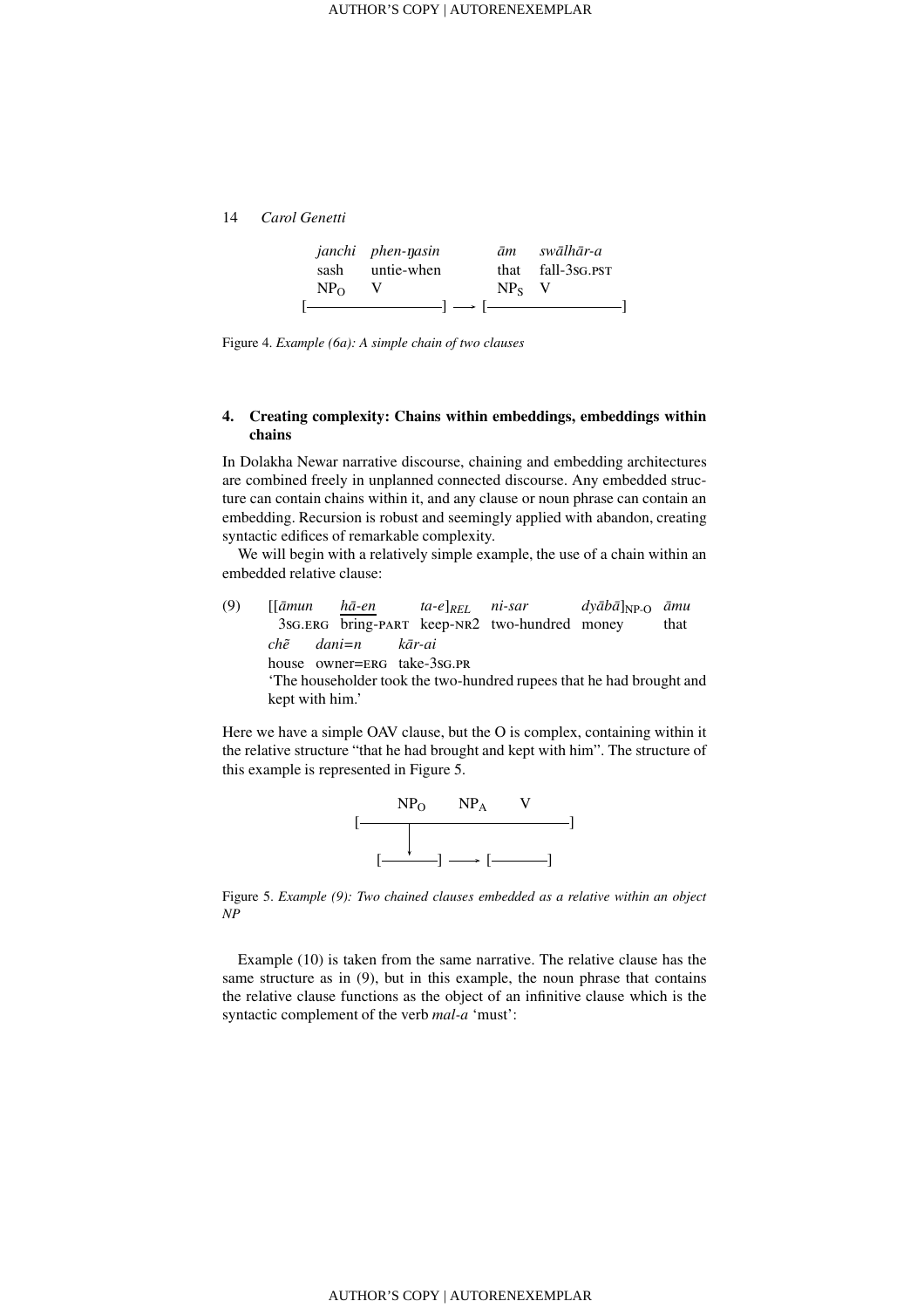$(10)$  *[* $āmun$ 3sg.erg [[*h¯a-en* bring-part put-nr2 money *ta-e]REL dy¯ab¯a*]NP-O *pul-i*]NP-S pay-inf *mal-a* must-3sg.pst '(He) must pay the money he has brought and has with him.'<sup>7</sup>

Thus we have a chain embedded as a relative within an object noun phrase, which is itself within a clause embedded as a complement. This structure is represented in Figure 6.



Figure 6. *Example (10): Two chained clauses embedded within a relative in an object NP, which in turn is in a clause embedded as a subject complement*

Increasing complexity is found in example (11). The top-level structure is a chain of three clauses, with the verbs *suk¯a-en* 'pretend', *h¯a-en* 'bring', and *bi-u* 'give', respectively. The verb of the first clause, *sukā-en* 'pretend', is a complement-taking predicate, so has an object complement with the predicate *sumake na-e* 'silently eating'. The object of the verb *na-e* 'eat' is in turn complex. It has a head noun *cijbij* 'things', modified by a repeated adjective *māsāku* 'tasty', as well as by an embedded relative clause *ch˜e=ku=ri=na chanta bi-e* 'that they gave you from the house':

(11) [[[*ch˜e=ku=ri=na* house=LOC=IND=ABL 2sG.DAT give-NR2 untasty untasty *chanta bi-e*]REL *m¯as¯aku m¯as¯aku*  $\alpha$ cijbij]<sub>NP-O</sub> sumake na-e]<sub>NP-O</sub> <u>sukā-en</u> things silently eat-NR2 pretend-PART 1SG.DAT *janta h¯a-en* bring-PART give-IMP *bi-u* 'Silently pretend to eat the not-tasty not-tasty food that they give you from in the house and bring and give it to me.'

<sup>7.</sup> The verb *mal-* 'must, be necessary' takes a subject complement. One cannot translate this literally into a grammatical English sentence. The translation 'His paying the money . . . is necessary' is a bit closer to the Dolakha Newar original.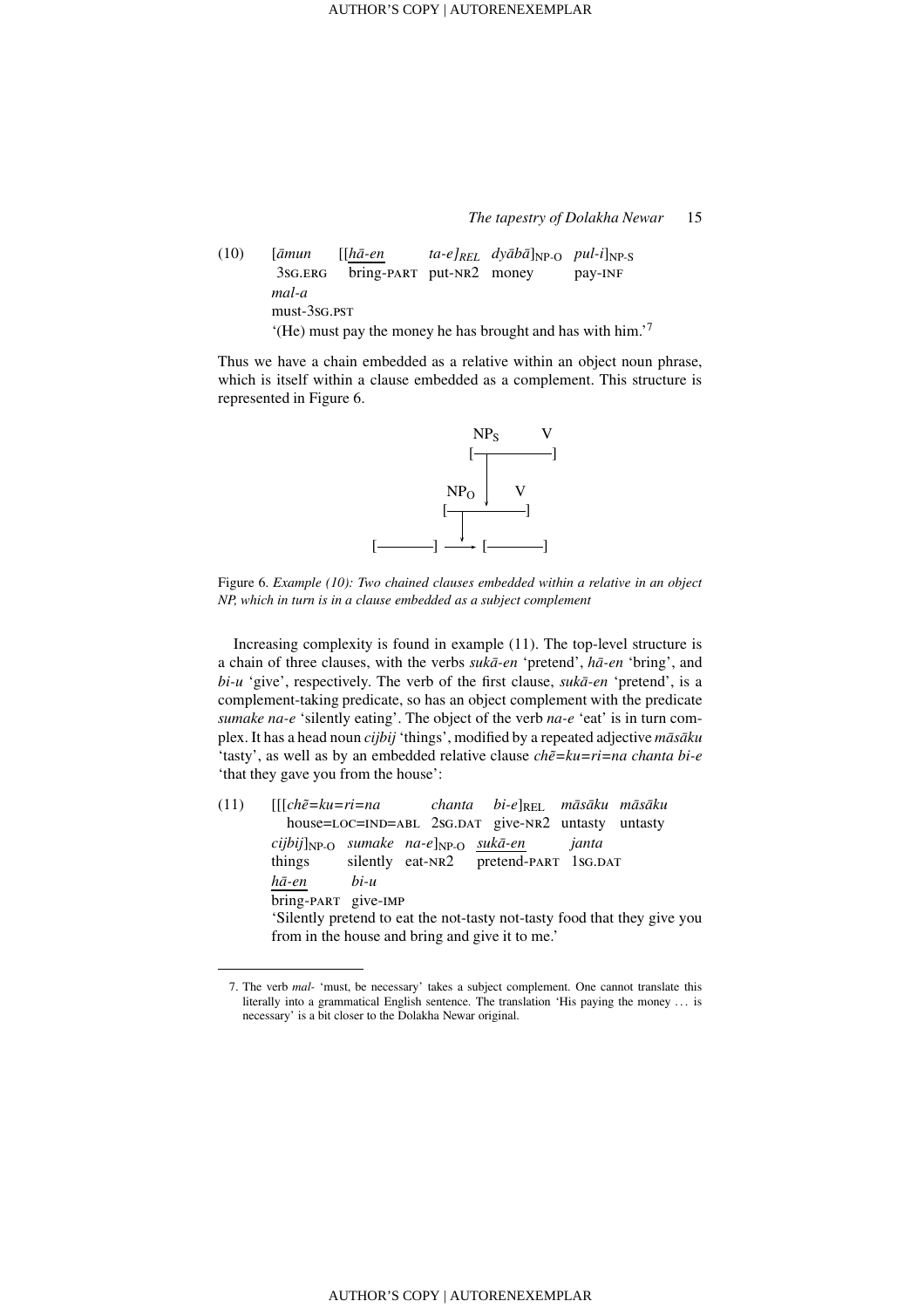Thus this example has a relative clause embedded within a noun phrase that is in a complement clause. The complement clause, in turn, is the syntactic object of a verb in a participial clause, which is chained with two other clauses. This structure is represented in Figure 7.



Figure 7. *Example (11): A relative clause embedded into an object NP, which is within an embedded object complement, which is within the first clause of a participial chain*

The chaining and embedding interactions become even more complicated when we consider the ubiquitous embedding of quoted speech. Quoted speech can contain not only sentences of any level of syntactic complexity; it can also contain multiple sentences. A simple example is given in (12):

 $(12)$   $\bar{a}$ *le* then pumpkin=ERG 1sG.DAT carry-PART tree top put-PART *pharsi=n* [*janta bu-en sim¯a th¯abi ta-en bi-u* give-IMP 1sG.ERG flower pick-1.FUT say-3sG.PST *jin sona kha-i*]NP-O *hat-cu* 'Then the pumpkin said: "Carry me and put me on the top of the tree. I will pick the flower".'

Here we can see the basic AOV structure of the quotative sentence. However the embedded object complement is complex, consisting of two complete sentences. The first sentence contains a chain of three clauses (with the verbs *bu-en* 'carry', *ta-en* 'put', and *bi-u* 'give'). The second is the single clause *jin sona kha-i* 'I will pick the flower'. I view such linear ordering of sentences within embedded quotations as being another instantiation of chaining architecture. Thus the structure of this sentence can be represented as in Figure 8. Larger brackets are used to indicate full sentence boundaries.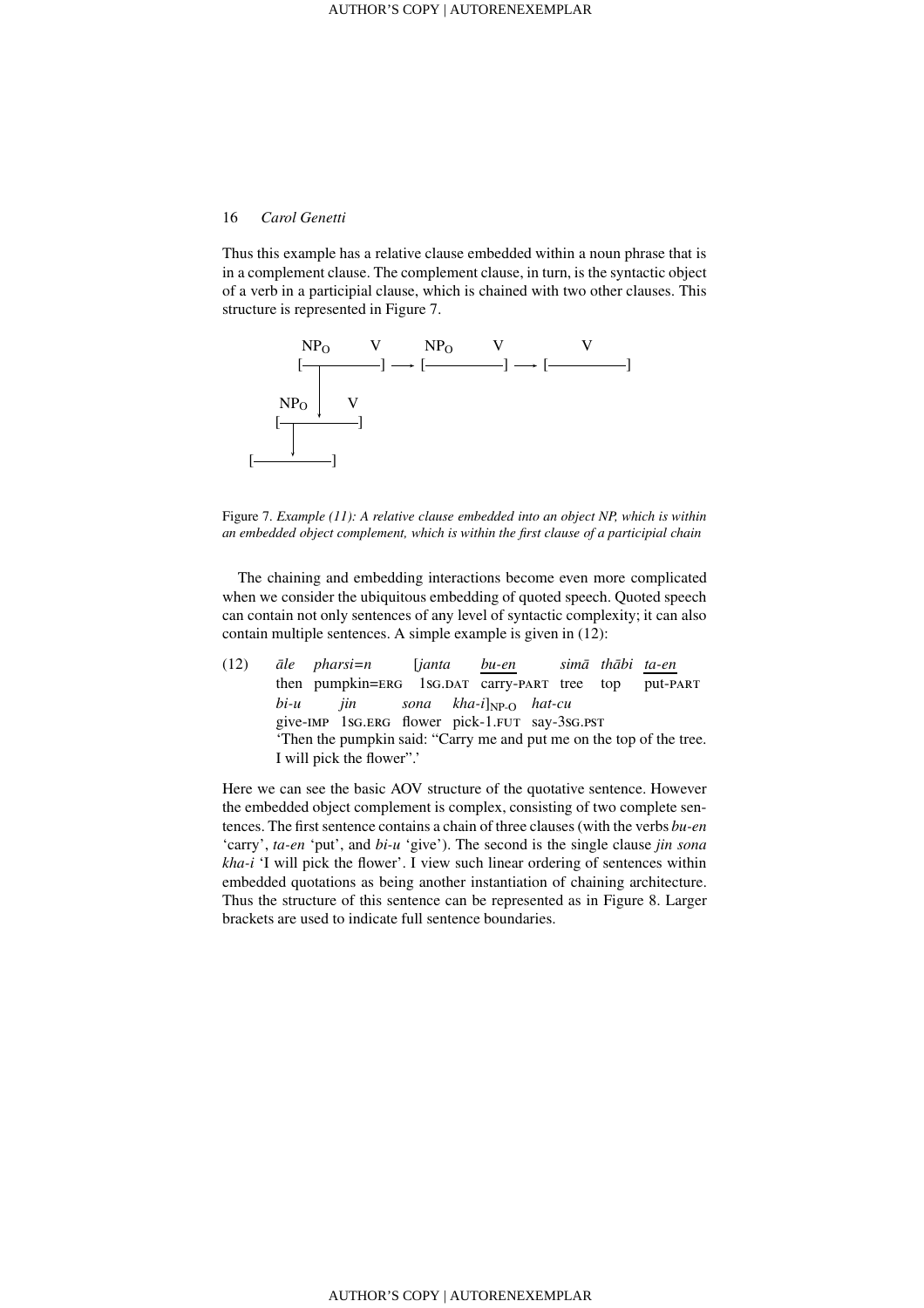

Figure 8. *Example (12): A chain of two complete sentences, the first of which contains a chain, embedded as the object complement of a quotative verb.*

As a final example, consider the sentence in (13), a single syntactic sentence of remarkable recursive depth:

| (13) | a. | Recapitulation                                                        |  |  |  |  |  |  |  |
|------|----|-----------------------------------------------------------------------|--|--|--|--|--|--|--|
|      |    | ām situgās tās yeng-an ta-ene                                         |  |  |  |  |  |  |  |
|      |    | that grass stick do-PART put-PART                                     |  |  |  |  |  |  |  |
|      |    | 'Having put that grass by sticking,                                   |  |  |  |  |  |  |  |
|      | b. | Embedded quotation; syntactically the O of the quotative verb         |  |  |  |  |  |  |  |
|      |    | b'. $u$ situg $\tilde{a}$ s sir-sa                                    |  |  |  |  |  |  |  |
|      |    | this grass die-COND                                                   |  |  |  |  |  |  |  |
|      |    | "If this grass dies,                                                  |  |  |  |  |  |  |  |
|      |    | b''. [ji dida sit-a] hangan si-u                                      |  |  |  |  |  |  |  |
|      |    | 1sg elder.brother die-3sg.pst COMP know-IMP                           |  |  |  |  |  |  |  |
|      |    | know that I, your elder brother, died.                                |  |  |  |  |  |  |  |
|      |    | $b'''$ .<br>u situgās hāting ma-jur-sa,                               |  |  |  |  |  |  |  |
|      |    | this grass nothing NEG-happen-COND                                    |  |  |  |  |  |  |  |
|      |    | If nothing happens to this grass,                                     |  |  |  |  |  |  |  |
|      |    | $b^{\prime\prime\prime\prime}$ . [ji<br>mwāt-a] hangan si-u.          |  |  |  |  |  |  |  |
|      |    | 1sG survive-3sG.PST COMP know-IMP                                     |  |  |  |  |  |  |  |
|      |    | know that I survived."                                                |  |  |  |  |  |  |  |
|      | c. | Quotative verb                                                        |  |  |  |  |  |  |  |
|      |    | hang-an                                                               |  |  |  |  |  |  |  |
|      |    | say-PART                                                              |  |  |  |  |  |  |  |
|      |    | 'so saying,                                                           |  |  |  |  |  |  |  |
|      | d. | Final clause                                                          |  |  |  |  |  |  |  |
|      |    | jethā=uri didā<br>on-a.                                               |  |  |  |  |  |  |  |
|      |    | elder=IND elder.brother go-3sG.PST                                    |  |  |  |  |  |  |  |
|      |    | the older elder brother went.'                                        |  |  |  |  |  |  |  |
|      |    | Haring stuals the gross (on the door) the alder hrather said: "If the |  |  |  |  |  |  |  |

'Having stuck the grass (on the door), the elder brother said: "If this grass dies, know that I, your elder brother died. If nothing happens to this grass, know that I survived". So saying, the older elder brother left.'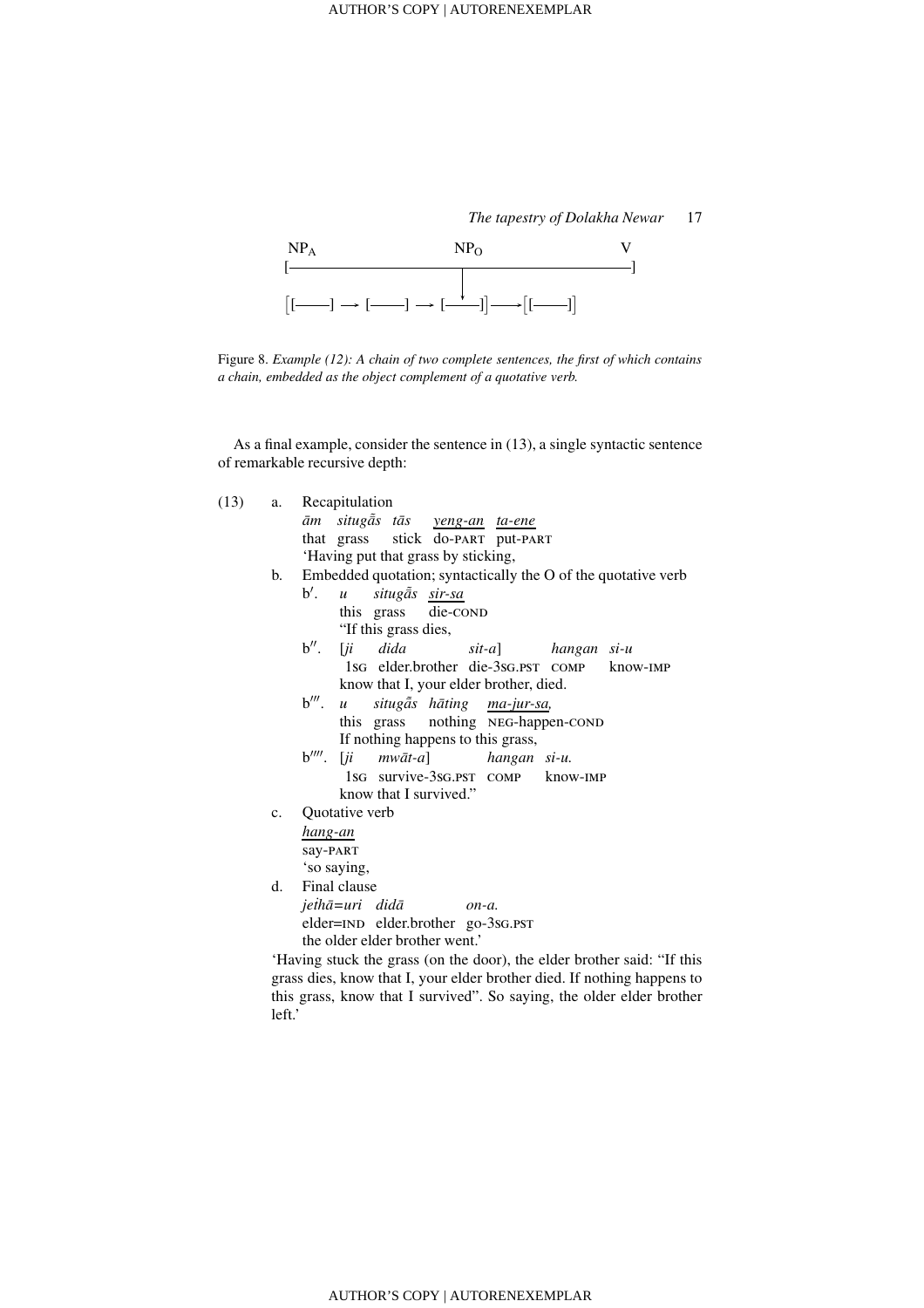Putting aside the embedded quotation for the moment, we can see that the superordinate structure comprises four chained elements. Line (13a) has two chained verbs that share an object (see below). This structure is then chained with respect to lines (13c), the quotative verb in participial form, and (13d), the final line of the sentence, which contains the sentence-final non-embedded finite verb. Hence the superordinate structure can be represented as in Figure 9.

 $[-\rightarrow[\rightarrow\rightarrow[\rightarrow\rightarrow\rightarrow\rightarrow\rightarrow\rightarrow]$ 



The syntactic complication in this example comes from the embedded object complement of the third verb. This embedded material consists of two complete sentences of parallel structure. Each contains as its superordinate structure two chained clauses, the first in each case being conditional (lines  $13b'$  and  $13b'''$ ) and the second being finite (lines  $13b''$  and  $13b''''$ ). But the finite clauses are in turn complex, containing embedded object complements of the cognition verb *sir-* 'know'. The full structure of (13) is schematically represented in Figure 10.



Figure 10. *Full structure of example (13)*

The top line of the diagram has the four chained clauses at the superordinate level (as in Figure 9). The third of these, with the quotative verb, has a complex embedded object, represented by the downward arrow and all the material below it. This consists of two complex sentences (in large brackets) chained together. Each of these sentences in turn contains a chain of two clauses, the second of which in each case contains an embedded complement, the lowest level of the diagram.

One cannot help but appreciate the amazing complexity created by the repeated combination of chaining and embedding architectures in the construction of this sentence. Recall that this example was produced spontaneously,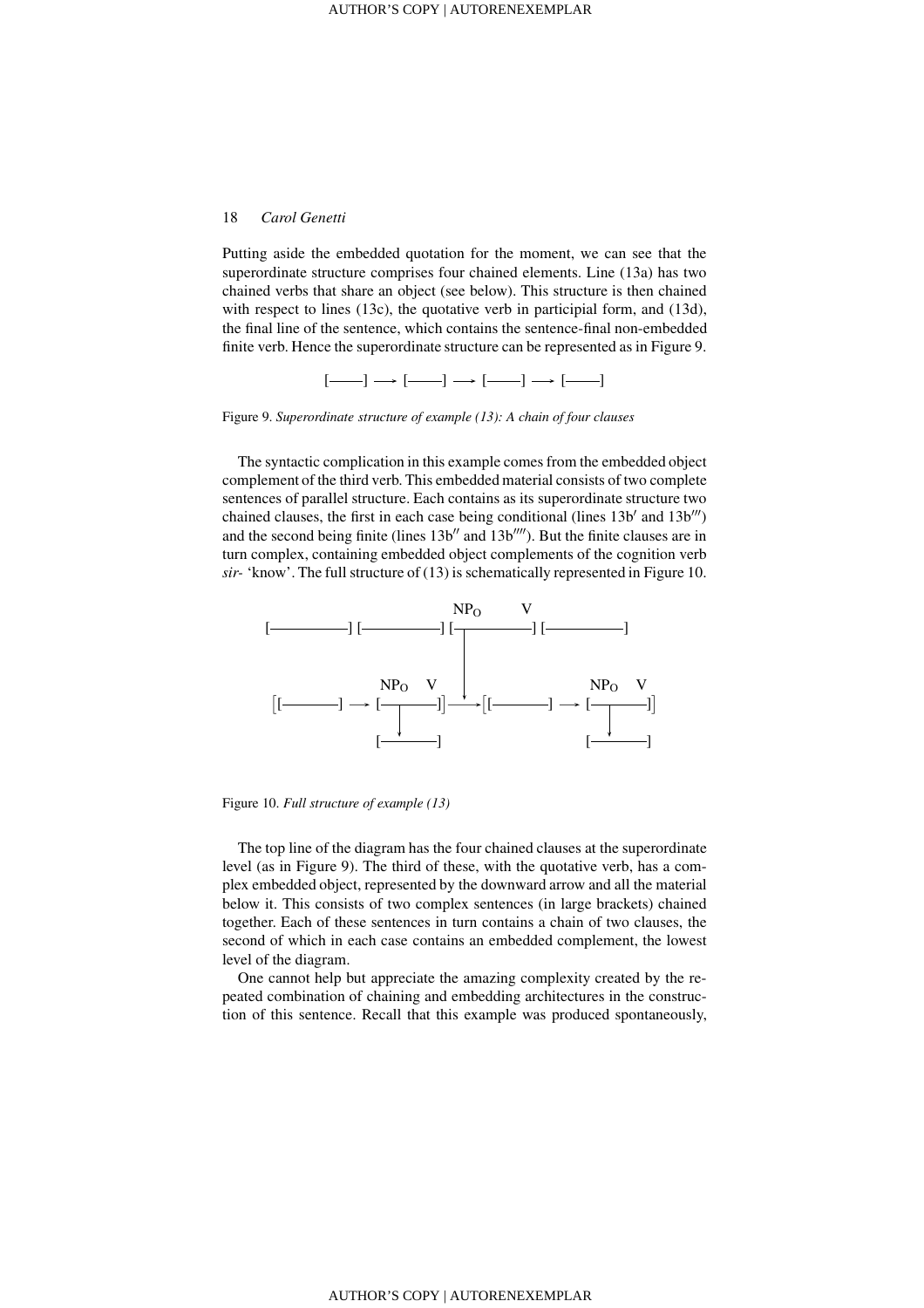in the middle of an oral narrative. The production of this sentence was fluent and effortless, and speakers have no difficulty following the twists and turns of clauses to extract the intended meaning. This is due to a combination of morphological and prosodic cues that serve to guide the hearer through the sentence.

# **5. Levels of juncture**

As we have seen, the free combination of chaining and embedding architectures allows for limitless variety in the configuration of sentences. Yet these two principles alone do not tell the entire story; there is a cross-cutting feature of clause combining which adds additional subtlety to the syntactic labyrinths produced by the recursive structures. This is juncture: the chaining of units at syntactic levels below the clause. Consider example (14):

 $(14)$   $\bar{a}$ *le* then old.man rice eat-INF-PURP go-WHEN meat=GEN ball *buḍā*<br>old n  $i\bar{a}$ *na-i-ta on-nasin* [*thõsi=e kaw¯aph dak-e* make-part bring-part put-nr2 see-3sg.pr *h¯a-en ta-e*]NP-O *khon-ai* 'Then when the old man went in order to eat rice, he saw that (she) had made, brought, and put meatballs.'

The basic syntactic structure of this example comprises two adverbial clauses (one purposive and one temporal) followed by a finite clause. The finite clause contains an embedded complement, which consists of three clauses in linear order, linked by the participial construction. Following the diagramming conventions above, the basic structural configuration can be represented as in Figure 11.



Figure 11. *Example (14): A three-unit chain embedded as an object complement in the final clause of a three-unit chain*

However, this simple schematic diagram does not do justice to the complexity of this sentence. Chaining structures do not always chain full clauses. They can also be used to chain verbs or verb phrases (which I define for this language as a syntactic constituent containing all clausal elements except the subject; Genetti 2007: 454). Similar phenomena in other languages have been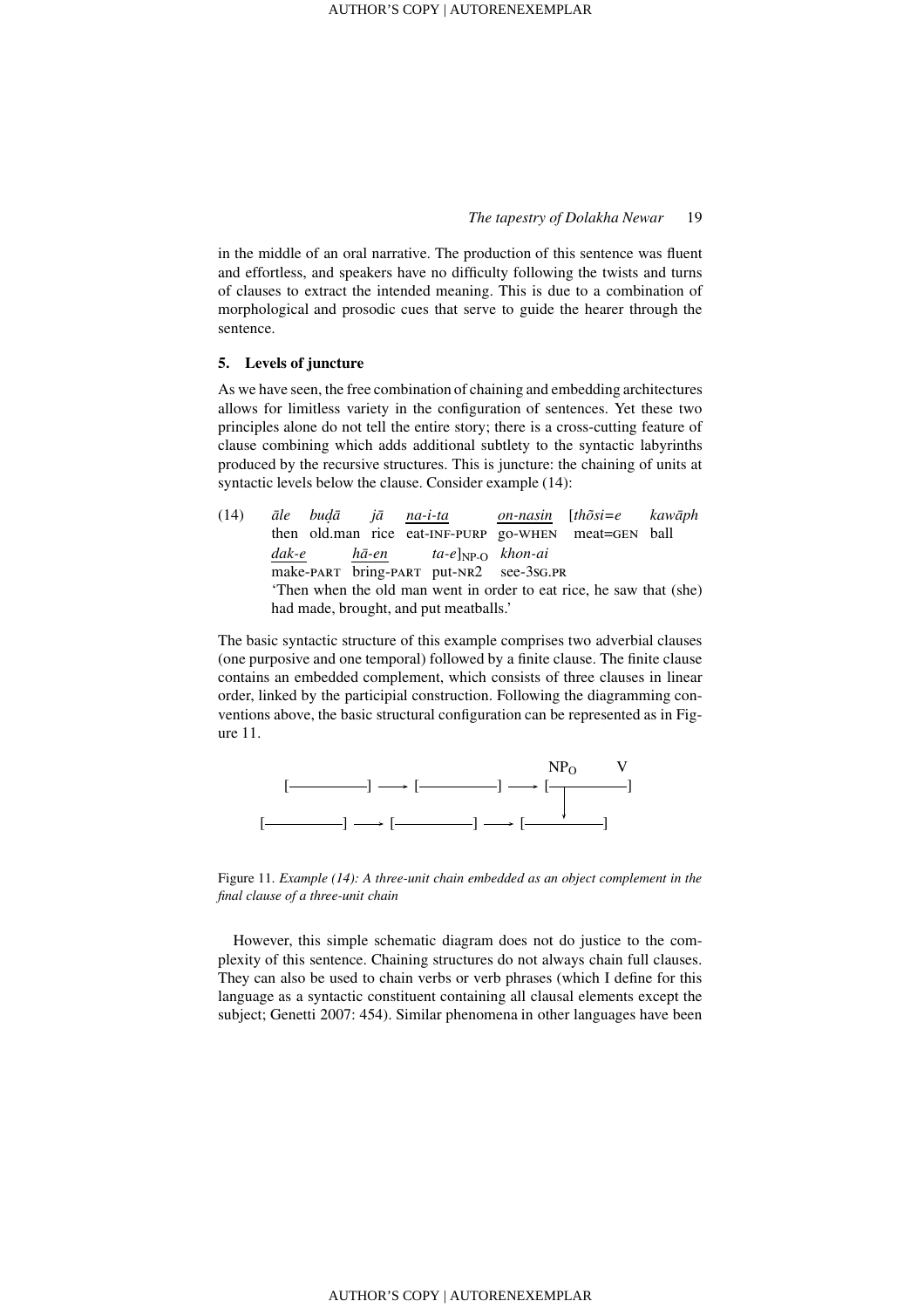discussed in the literature on "juncture" in Role and Reference Grammar (Foley & Van Valin 1984: 244–264, Van Valin & LaPolla 1997: 442–448, Van Valin 2005: 183–204). That framework proposes a three-layered structure of the clause, and the joining of elements at the nuclear (roughly verbal), core (roughly predicate), and peripheral (roughly clausal) levels.8

Putting aside the embedded complement for the moment, the primary constituents of (14) can be represented as in (15), elaborated to show sub-clausal constituency:

| (15) $[NP_{SUBJ} [VP$ |                                             |                   | $\rightarrow VP \rightarrow VP$ <sub>CHAIN.VP</sub> SENTENCE |
|-----------------------|---------------------------------------------|-------------------|--------------------------------------------------------------|
| budā jā na-i-ta       |                                             | on-nasin  khon-ai |                                                              |
|                       | old.man rice eat-INF-PURP go-when  see-3PST |                   |                                                              |

Here we have a single subject noun phrase, followed by a set of three chained verb phrases, two transitive and one intransitive. Note that the subject noun phrase is not case-marked. In this language, when you have a chained structure with a single subject noun phrase, the case-marking on that noun phrase can reflect the transitivity of any of the verbs in the chain, with no apparent implication for semantic, syntactic, or pragmatic interpretation. I refer to this syntactic feature as "case prolepsis" (Genetti 2007: 450–455). The existence of case prolepsis argues that the initial nominal is the single grammatical subject, which holds grammatical relations with each verb in the chain. The three chained verb phrases together form a complex verb phrase for the single subject nominal, which can be case-marked in accordance with the transitivity of any of the verbs in the chain.

Let us now add to this diagram the embedded complement.

(16)

| [NP <sub>SUBJ</sub> [VP |                                            | $\rightarrow VP$ | $\longrightarrow$ | $VP$ CHAIN.VP SENTENCE                                            |
|-------------------------|--------------------------------------------|------------------|-------------------|-------------------------------------------------------------------|
|                         | budā jā na-i-ta — on-nasin —  khon-ai      |                  |                   |                                                                   |
|                         | old.man rice eat-INF-PURP go-when  see-3PR |                  |                   |                                                                   |
|                         |                                            |                  |                   |                                                                   |
|                         |                                            |                  |                   |                                                                   |
| [Ø [NP <sub>OBJ</sub> ] |                                            |                  |                   | $[V \longrightarrow V \longrightarrow V]_{V. CHAIN}$ JVP SENTENCE |
|                         | thõsi=e kawāph dak-e hā-en                 |                  |                   | ta-e                                                              |
|                         | meat=GEN ball make-PART bring-PART put-NR2 |                  |                   |                                                                   |

While the chaining structure at the top level applies at the level of verb phrase, joining constituents comprising verbs and their objects, the chaining in the embedded complement applies at the level of the verb. The three verbs chained

<sup>8.</sup> As the levels of nuclear, core, and periphery as defined in Role and Reference Grammar do not align perfectly with clausal structures in Dolakha Newar, I do not adopt these terms here.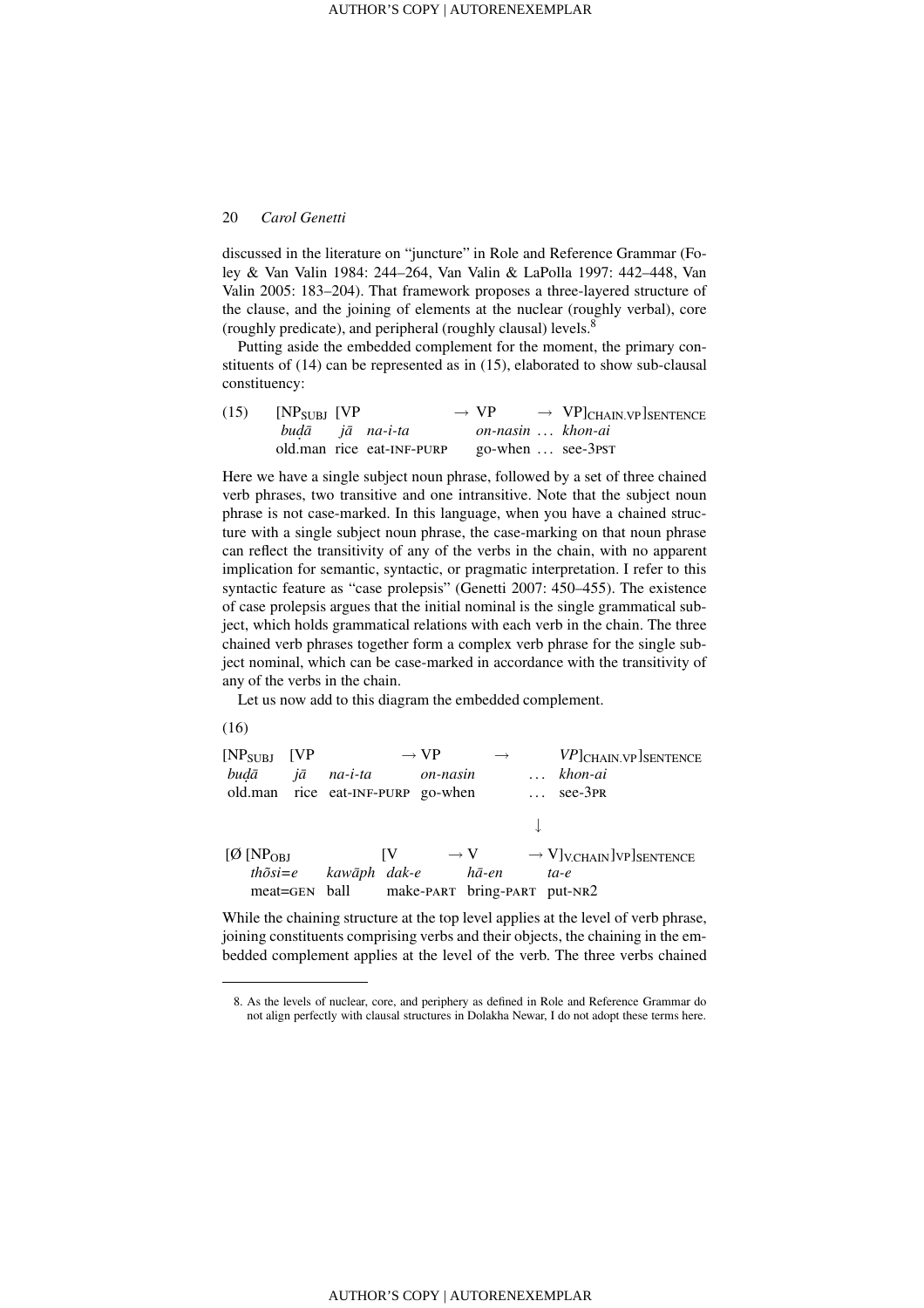together form a complex verbal expression, which takes the single noun phrase *thõsi=e kaw¯aph* 'meatball' as its object.

We can thus see that the structures created by chaining are more subtle than they first appear, creating complexity internal to the verb phrase, internal to the clause, and internal to the sentence. The distinct levels of juncture multiply the number of possible structures produced by the combination of chaining and embedding. Clause boundaries become blurred as chains are constructed at the sub-clausal level. Noun phrases are linked with multiple verbs, interweaving the grammatical relations like threads in a complex tapestry.

### **6. The congruence of features that shape a core linguistic system**

We have seen that in Dolakha Newar the principles of chaining and embedding together produce an efficient system that is central to the syntax and to the production of connected discourse. Many languages of the world have chaining structures, many have embedding, and recursion has been claimed to be a universal feature of language (amid some recent controversy). So what is it that gives these features their central nature in the grammar of Dolakha Newar? The answer is a fortunate congruence of typological, areal, and language-particular features that synthesize into the flexible and productive system depicted here.

Typological features include the verb-final constituent order: positioning the verb at the end of the clause renders it the locus for the marking of continuity and finality. This is especially true as the verb often occurs as the final element of a prosodic phrase, and so is frequently the target of prosodic lengthening and carries the primary boundary tone. This increases its salience as the primary indicator signaling the speaker's intention to continue or end the sentence, and makes it a natural target for the grammaticalization of clause-linkage morphology, such as converbal suffixes (which may develop from case-markers, nominalizers, conjunctions, or other elements). Together, the morphological and prosodic cues function as signposts that guide hearers through the complex twists and turns of syntactic structures.

Areal features that have influenced the development of Dolakha Newar grammar include the frequent use of recapitulation in narrative, which creates an environment for the adjunction of a chain of clauses at sentence beginnings, and the stringing together of verbs, in serial or morphologically marked structures, with few conjunctions indicating the varying syntactic and semantic relationships that hold between clauses.

Language-particular grammatical features then work within the broader typological and areal context to give the Dolakha Newar system its clarity and complexity. First, the language makes a consistent morphological distinction between finite and non-finite verbs, and this distinction correlates with the finality versus non-finality of the sentence. Speakers use finite suffixes when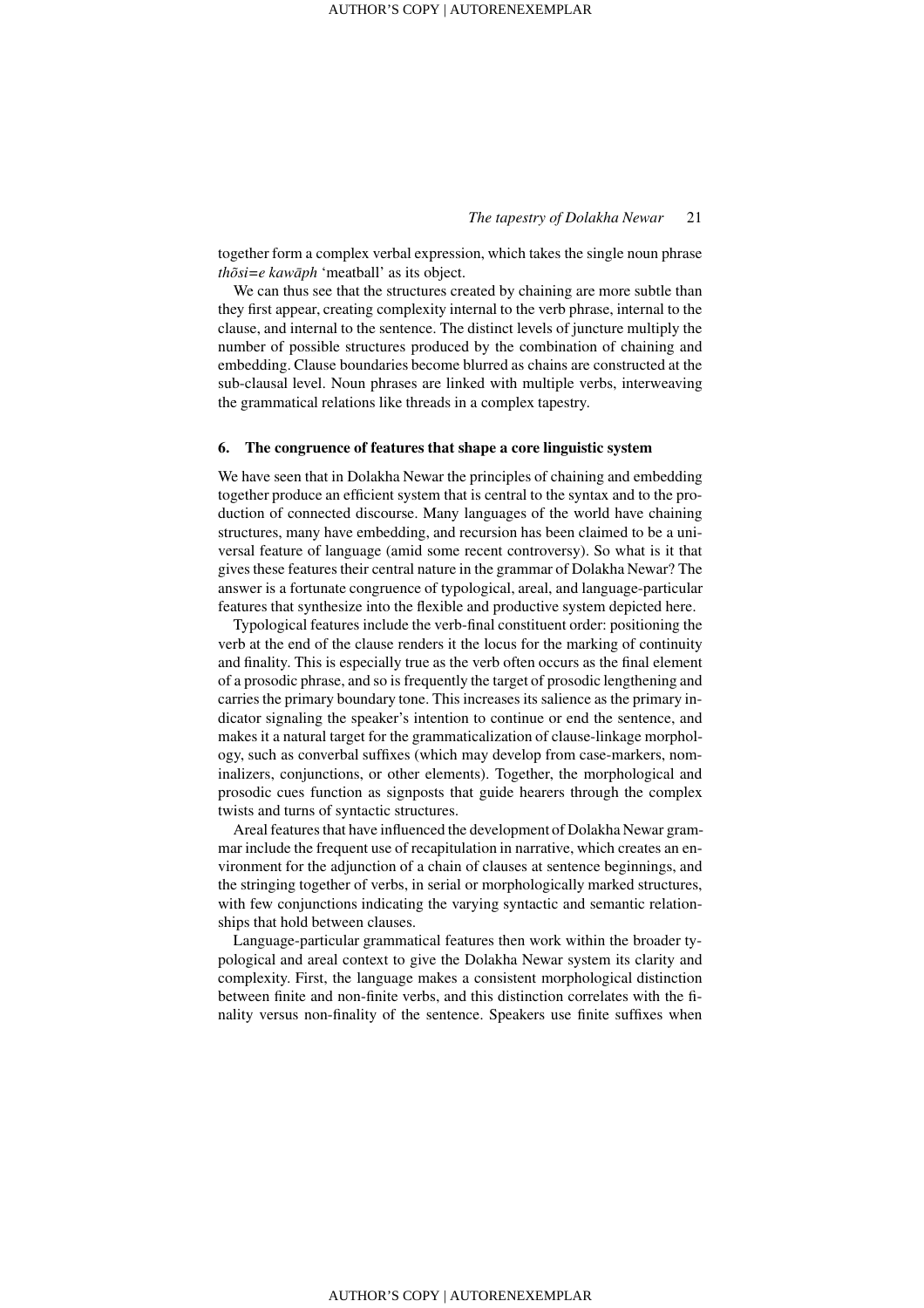they have reached a significant end. Non-finite suffixes are used in non-final contexts; they link a verb, verb phrase, or clause to another unit which follows it. Indeed every time a speaker produces a verb at the end of a clause, he or she is at a decision point, and is required to signal whether the sentence will be closed off by the production of a finite verb, or continued by the production of a non-finite verb specifically marked for its relationship to what follows. This process of decision making allows for speakers to build up sentences incrementally<sup>9</sup> and to progressively construct increasingly complex syntactic edifices. The use of a non-finite suffix will instantiate either a chaining or an embedding structure.

The second language-particular feature which enables the remarkable complexity of sentences is the embedding of direct speech as complement objects of utterance verbs. This then allows entire sentences and sequences of sentences to be wholly embedded within the external structure of the quotative frame.

The third language-particular feature is the ability for chains to link elements at sub-clausal levels, allowing strings of verbs or verb phrases to share single noun phrase arguments, as evidenced by case prolepsis. Chaining at the level of the verb and verb phrase results in the muting of clausal boundaries, and gives a greater level of subtlety and nuance to syntactic structures. Clauses are not in simple linear order like beads on a string; instead groups of verbs or verb phrases hold grammatical relations with shared arguments, creating structures that are more complex than our standard notion of a clause.

Together, these features combine to allow for the simple, yet infinitely variable, grammatical system of clause combining in Dolakha Newar. Speakers exploit these resources with remarkable ease and frequency; indeed, singleclause sentences are rare in narrative discourse and unusual in conversational speech. Embedding and chaining architectures are central principles of design in this language, allowing the production of intricately interwoven, yet strongly bounded, sentences of subtlety, depth, and complexity.

*Revised: 8 December 2010*

*Received: 13 September 2010 University of California, Santa Barbara*

<sup>9.</sup> It may appear that the center embedding of direct-quote complements presents a counterexample to this claim, but this is not true if one sees the primary narrative line – and the syntax that instantiates it – as being suspended during the production of the direct quote. The production of the utterance verb explicitly marks the rhetorical shift from quote to main-line narrative and the corresponding resumption of the higher-level syntactic frame, which the speaker can then close off (with the production of a finite verb) or extend (with the production of a non-finite verb).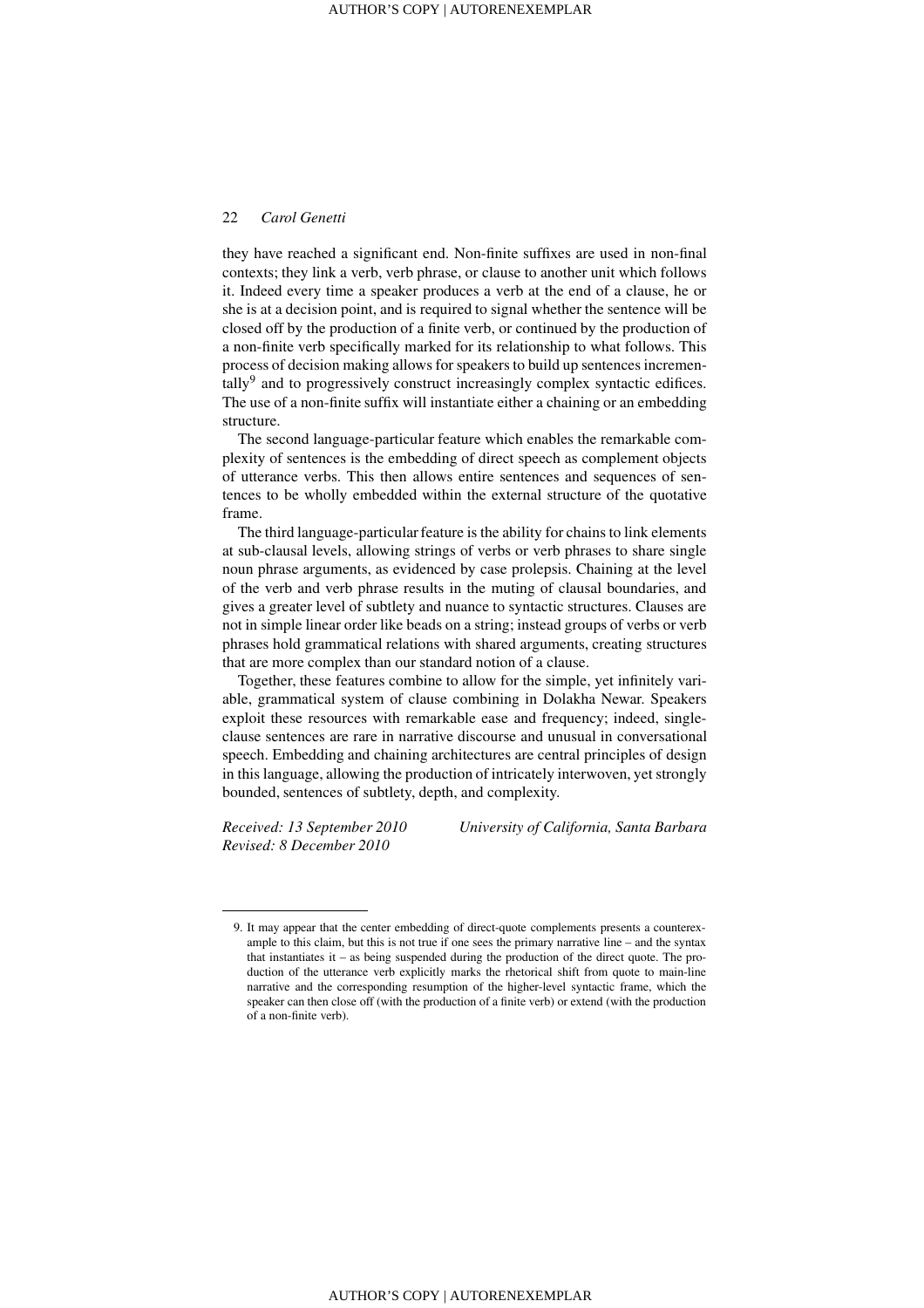*Correspondence address:* Department of Linguistics, University of California, Santa Barbara, Santa Barbara, CA 93106-3100 U.S.A.; e-mail: <cgenetti@linguistics.ucsb.edu>

*Abbreviations:* ABL ablative; ASS assertion; CL classifier; COMP complementizer; COND conditional; DAT dative; ERG ergative, FOC focus; FUT future; GEN genitive; IMP imperative; IND individuating; INF infinitive; INST instrumental; LOC locative; NEG negative; NR1 nominalizer/relativizer; NR2 nominalizer/relativizer; part participle (converb); pl plural; pr present; pst past; purp purpose; rec recipient sg singular.

#### <span id="page-18-0"></span>**References**

Benedict, Paul K. 1972. *Sino-Tibetan: A conspectus*. Cambridge: Cambridge University Press. Bickel, Balthasar. 1998. Converbs in cross-linguistic perspective. *Linguistic Typology* 2. 381–397. Bradley, David. 1997. Tibeto-Burman languages and classification. In David Bradley (ed.) *Papers*

- *in Southeast Asian linguistics no*. *14: Tibeto-Burman languages of the Himalayas* (Pacific Linguistics A-86), 1–72. Canberra: Australian National University.
- Dixon, R. M. W. 2006. Complement clauses and complementation strategies in typological perspective. In R. M. W. Dixon & Alexandra Y. Aikhenvald (eds.), *Complementation: A crosslinguistic typology*, 1–49. Oxford: Oxford University Press.
- Dixon, R. M. W. 2009. The semantics of clause-linking in typological perspective. In R. M. W. Dixon & Alexandra Aikhenvald (eds.), *The semantics of clause linking: A cross-linguistic typology*, 1–55. Oxford: Oxford University Press.
- Fishman, Joshua A. 2001. From theory to practice (and vice versa): Review, reconsideration, and reiteration. In Joshua Fishman (ed.), *Can threatened languages be saved? Reversing language shift revisited: A 21st century perspective*, 451–483. Clevedon, UK: Multilingual Matters.
- Foley, William & Robert D. Van Valin, Jr. 1984. *Functional syntax and universal grammar*. Cambridge: Cambridge University Press.
- Genetti, Carol. 1994. *A descriptive and historical account of the Dolakha Newari dialect* (Monumenta Serindica 24). Tokyo: Institute for the Study of Languages and Cultures of Asia and Africa.
- Genetti, Carol. 1997. Object relations and dative case in Dolakha Newari. *Studies in Language* 21. 33–62.
- Genetti, Carol. 2005. The participial construction in Dolakha Newar: Syntactic implications of an Asian converb. *Studies in Language* 29. 35–87.
- Genetti, Carol. 2007. *A grammar of Dolakha Newar* (Mouton Grammar Library 40). Berlin: Mouton de Gruyter.
- Genetti, Carol & Keith Slater. 2004. An analysis of syntax/prosody interactions in a Dolakha Newār rendition of the Mahābhārata. *Himalayan Linguistics* 3. 1-91.
- Glover, Warren. 1970. Cognate counts via the Swadesh list in some Tibeto-Burman languages of Nepal. In Frederic K. Lehman (ed.), *The tone systems of Tibeto-Burman languages of Nepal* (Occasional Papers of the Wolfenden Society on Tibeto-Burman Languages 3), Vol. 2, 23–36. Urbana, IL: Department of Linguistics, University of Illinois.
- Kansakar, Tej Ratna. 1999. The syntactic typology of Newar and Tamang languages. *Gipan* 1(1). 1–42.
- König, Ekkehard. 1995. The meaning of converbal constructions. In Martin Haspelmath & Ekkehard König (eds.), *Converbs in cross-linguistic perspective: Structure and meaning of adverbial verb forms*, 57–95*.* Berlin: Mouton de Gruyter.
- Longacre, Robert. 1968. *Philippine languages: Discourse, paragraph, and sentence structure.* Santa Ana, CA: Summer Institute of Linguistics.
- Longacre, Robert E. 1985. Sentences as combinations of clauses. In Shopen (ed.) 1985, 235–286. Masica, Colin. 1991. *The Indo-Aryan languages*. Cambridge: Cambridge University Press.
- Matisoff, James A. 1969. Verb concatenation in Lahu: The syntax and semantics of "simple" juxtaposition. *Acta Linguistica Hafniensia* 12. 69–120.